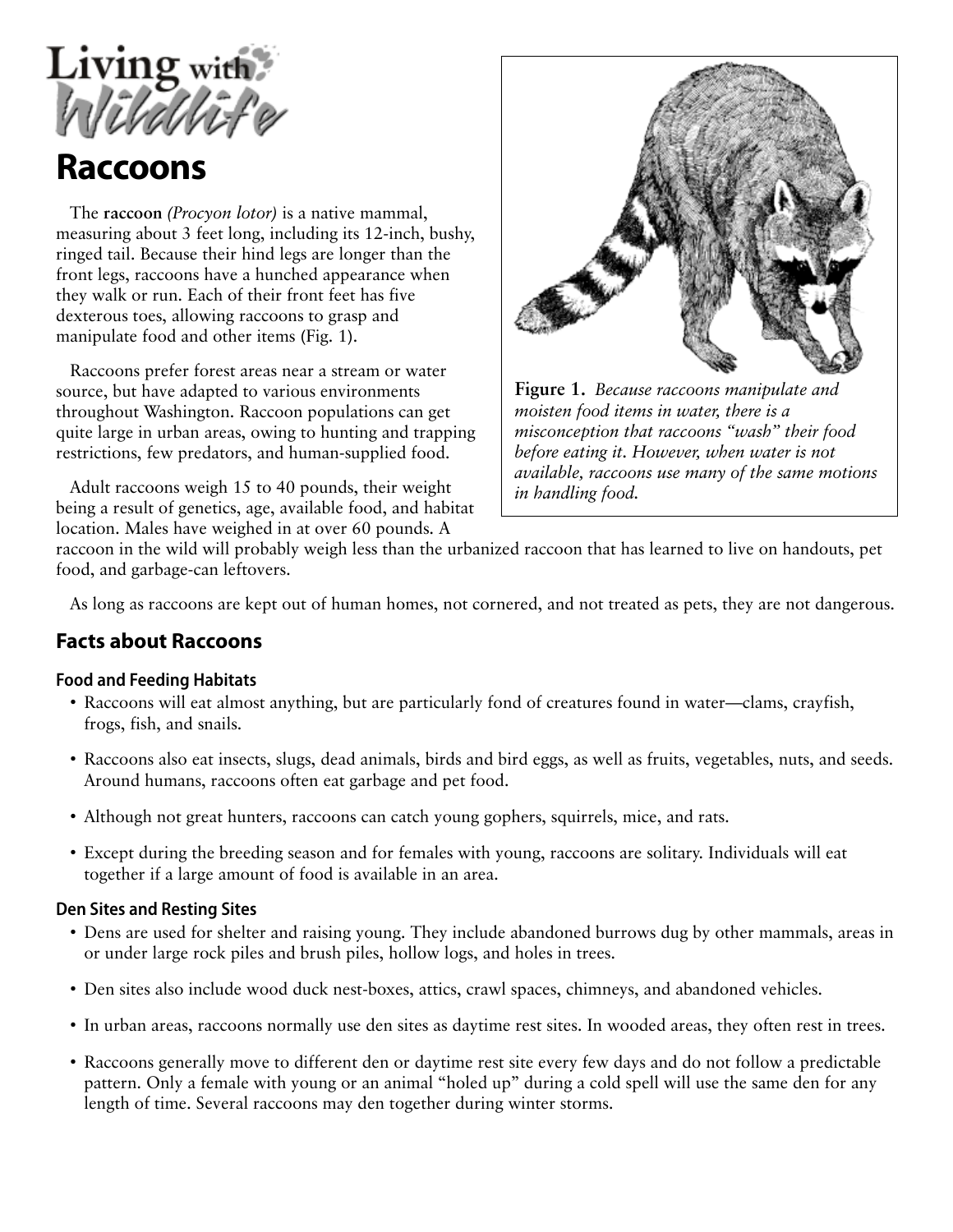### **Reproduction and Home Range**

- Raccoons pair up only during the breeding season, and mating occurs as early as January to as late as June. The peak mating period is March to April.
- After a 65-day gestation period, two to three kits are born.
- The kits remain in the den until they are about seven weeks old, at which time they can walk, run, climb, and begin to occupy alternate dens.
- At eight to ten weeks of age, the young regularly accompany their mother outside the den and forage for them selves. By 12 weeks, the kits roam on their own for several nights before returning to their mother.
- The kits remain with their mother in her home range through winter, and in early spring seek out their own territories.
- The size of a raccoon's home range as well as its nightly hunting area varies greatly depending on the habitat and food supply. Home range diameters of 1 mile are known to occur in urban areas.

### **Mortality and Longevity**

- Raccoons die from encounters with vehicles, hunters, and trappers, and from disease, starvation, and predation.
- Young raccoons are the main victims of starvation, since they have very little fat reserves to draw from during food shortages in late winter and early spring.
- Raccoon predators include cougars, bobcats, coyotes, and domestic dogs. Large owls and eagles will prey on young raccoons.
- The average life span of a raccoon in the wild is 2 to 3 years; captive raccoons have lived 13.

# **Viewing Raccoons**

Raccoons can be seen throughout the year, except during extremely cold periods. Usually observed at night, they are occasionally seen during the day eating or napping in a tree or searching elsewhere for food. Coastal raccoons take advantage of low tides and are seen foraging on shellfish and other food by day.

#### **Trails**

Raccoons use trails made by other wildlife or humans next to creeks, ravines, ponds, and other water sources. Raccoons often use culverts as a safe way to cross under roads. With a marsh on one side of the road and woods on the other, a culvert becomes their chief route back and forth. Look for raccoon tracks in sand, mud, or soft soil at either end of the culvert.

In developed areas, raccoon travel along fences, next to buildings, and near food sources.

#### **Tracks, Scratch Marks, and Similar Signs**

Look for tracks in sand, mud, or soft soil, also on deck railings, fire escapes, and other surfaces that raccoons use to gain access to structures (Fig. 2). Tracks may appear as smudge marks on the side of a house where a raccoon shimmies up and down a downspout or utility pipe.

Sharp, nonretractable claws and long digits make raccoons good climbers. Like squirrels, raccoons can rotate their hind feet 180 degrees and descend trees headfirst. (Cats' claws don't rotate and they have to back down trees.) Look for scratch marks on trees and other structures that raccoons climb.

Look for wear marks, body oil, and hairs on wood and other rough surfaces, particularly around the edges of den entrances. The den's entrance hole is usually at least 4 inches high and 6 inches wide.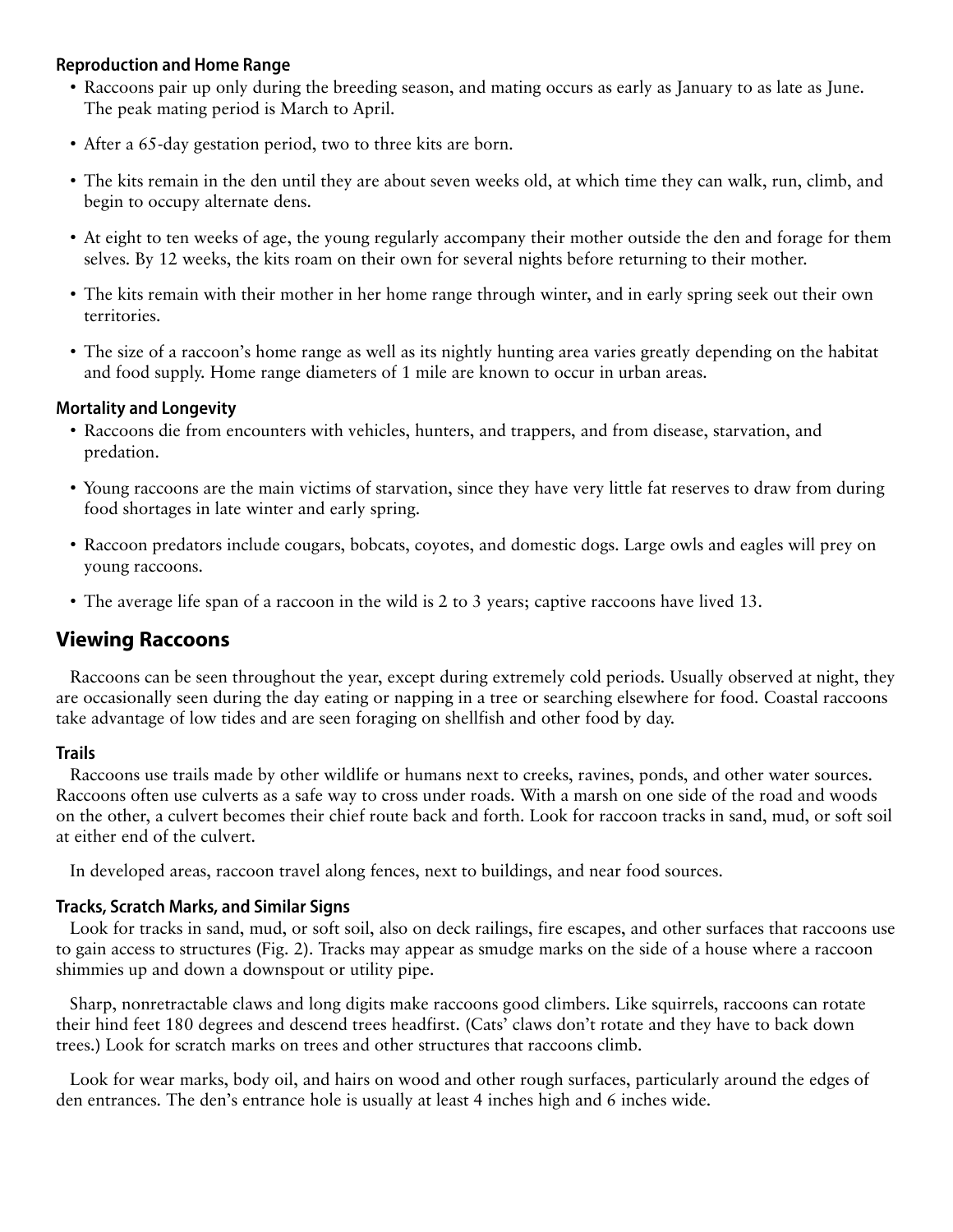#### **Droppings**

Raccoon droppings are crumbly, flat-ended, and can contain a variety of food items. The length is 3 to 5 inches, but this is usually broken into segments. The diameter is about the size of the end of your little finger.

Raccoons leave droppings on logs, at the base of trees, and on roofs (raccoons defecate before climbing trees and entering structures). Raccoons create toilet areas—inside and outside structures—away from the nesting area. House cats have similar habits.

*Note:* Raccoon droppings may carry a parasite that can be fatal to humans. Do not handle or smell raccoon droppings and wash your hands if you touch any. (See "Public Health Concerns".)

#### **Calls**

Raccoons make several types of noises, including a purr, a chittering sound, and various growls, snarls, and snorts.

# **Preventing Conflicts**

A raccoon's search for food may lead it to a vegetable garden, fish pond, garbage can, or chicken coop. Its search for a den site may lead it to an attic, chimney, or crawl space. The most effective way to prevent conflicts is to modify the habitat around



**Figure 2.** *The rear foot of a raccoon shows the "heel" and looks like a small human footprint. Both front and back feet have five toes. The front prints have shorter heel marks and are 2 to 3 inches long; the hind tracks are 3 to 4 inches long.*

*(*From Pandell and Stall, *Animal Tracks of the Pacific Northwest.*)

your home so as not to attract raccoons. Recommendations on how to do this are given below:

**Don't feed raccoons.** Feeding raccoons may create undesirable situations for you, your children, neighbors, pets, and the raccoons themselves. Raccoons that are fed by people often lose their fear of humans and may become aggressive when not fed as expected. Artificial feeding also tends to concentrate raccoons in a small area; overcrowding can spread diseases and parasites. Finally, these hungry visitors might approach a neighbor who

# **Raccoons Too Close for Comfort**

If a raccoon ever approaches too closely, make yourself appear larger: stand up if sitting, shout, and wave your arms. If necessary, throw stones or send the raccoon off with a dousing of water from a hose or bucket.

If a raccoon continues to act aggressively or strangely (circling, staggering as if drunk or disoriented, or shows unnatural tameness) it may be sick or injured. In such a case, call a wildlife rehabilitator or your local wildlife office.

If aggressive raccoons are routinely seen in your area, prepare your children for a possible encounter. Explain the reasons why raccoons live there (habitat, food sources, species adaptability) and what they should do if one approaches them. By shouting a set phrase such as "Go away raccoon!" when they encounter one, instead of a general scream, children will inform nearby adults of the raccoon's presence. Demonstrate and rehearse encounter behavior with the children.

If a raccoon finds its way into your house, stay calm, close surrounding interior doors, leave the room, and let the animal find its way back out through the open door, window, or pet door. If necessary, gently use a broom to corral the raccoon outside. (Do not corner a raccoon, thereby forcing it to defend itself.)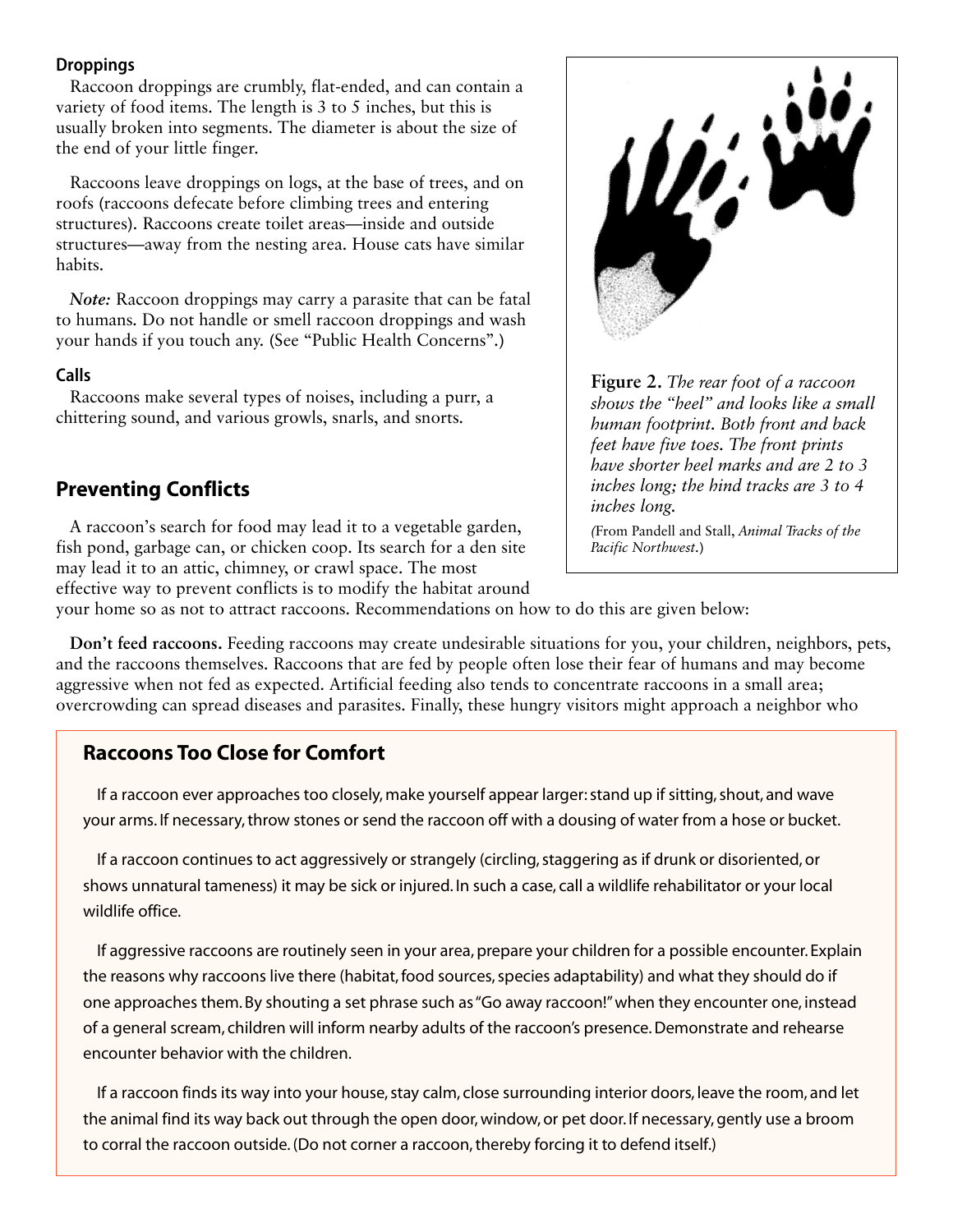doesn't share your appreciation of the animals. The neighbor might choose to remove these raccoons, or have them removed.

**Don't give raccoons access to garbage.** Keep your garbage can lid on tight by securing it with rope, chain, bungee cords, or weights. Better yet, buy garbage cans with clamps or other mechanisms that hold lids on. To prevent tipping, secure side handles to metal or wooden stakes driven into the ground. Or keep your cans in tightfitting bins, a shed, or a garage. Put garbage cans out for pickup in the morning, after raccoons have returned to their resting areas.

**Feed dogs and cats indoors and keep them in at night.** If you must feed your pets outside, do so in late morning or at midday, and pick up food, water bowls, leftovers, and spilled food well before dark every day.

Keep pets indoors at night. If cornered, raccoons may attack dogs and cats. Bite wounds from raccoons can result in fractures and disease transmission.

**Prevent raccoons from entering pet doors.** Keep indoor pet food and any other food away from a pet door. Lock the pet door at night. If it is necessary to have it remain open, put an electronically activated opener on your pet's collar. *Note:* Floodlights or motion detector lights placed above the pet door to scare raccoons are not long-term solutions.

**Put food in secure compost containers and clean up barbecue areas.** Don't put food of any kind in open compost piles; instead, use a securely covered compost structure or a commercially available raccoon-proof composter to prevent attracting raccoons and getting exposed to their droppings. A covered worm box is another alternative. If burying food scraps, cover them with at least 8 inches of soil and don't leave any garbage above ground in the area—including the stinky shovel.

Clean barbecue grills and grease traps thoroughly following each use.

**Eliminate access to denning sites.** Raccoons commonly use chimneys, attics, and spaces under houses, porches, and sheds as den sites. Close any potential entries with ¼-inch mesh hardware cloth, boards, or metal flashing. Make all connections flush and secure to keep mice, rats, and other mammals out. Make sure you don't trap an animal inside when you seal off a potential entry (see the handout "Evicting Animals from Buildings"). For information on securing chimneys, see "Raccoons in Dumpsters and Down Chimneys."

Prevent raccoons from accessing rooftops by trimming tree limbs away from structures and by attaching sheets of metal flashing around corners of buildings (Fig. 3). Commercial products that prevent climbing are available from farm supply centers and bird-control supply companies on the Internet (Fig. 4). Remove vegetation on buildings, such as English ivy, which provide raccoons a way to climb structures and hide their access point inside.

**Enclose poultry (chickens, ducks, and turkeys) in a secure outdoor pen and house.** Raccoons will eat poultry and their eggs if they can get to them. Signs of raccoon predation include the



**Figure 3.** *Raccoon access to rooftops can be eliminated by installing sheets of aluminum flashing, at least 3 feet square, around the corners of buildings.*



**Figure 4.** *Commercially available metal or plastic spikes can help keep raccoons off of buildings. (Drawings by Jenifer Rees.)*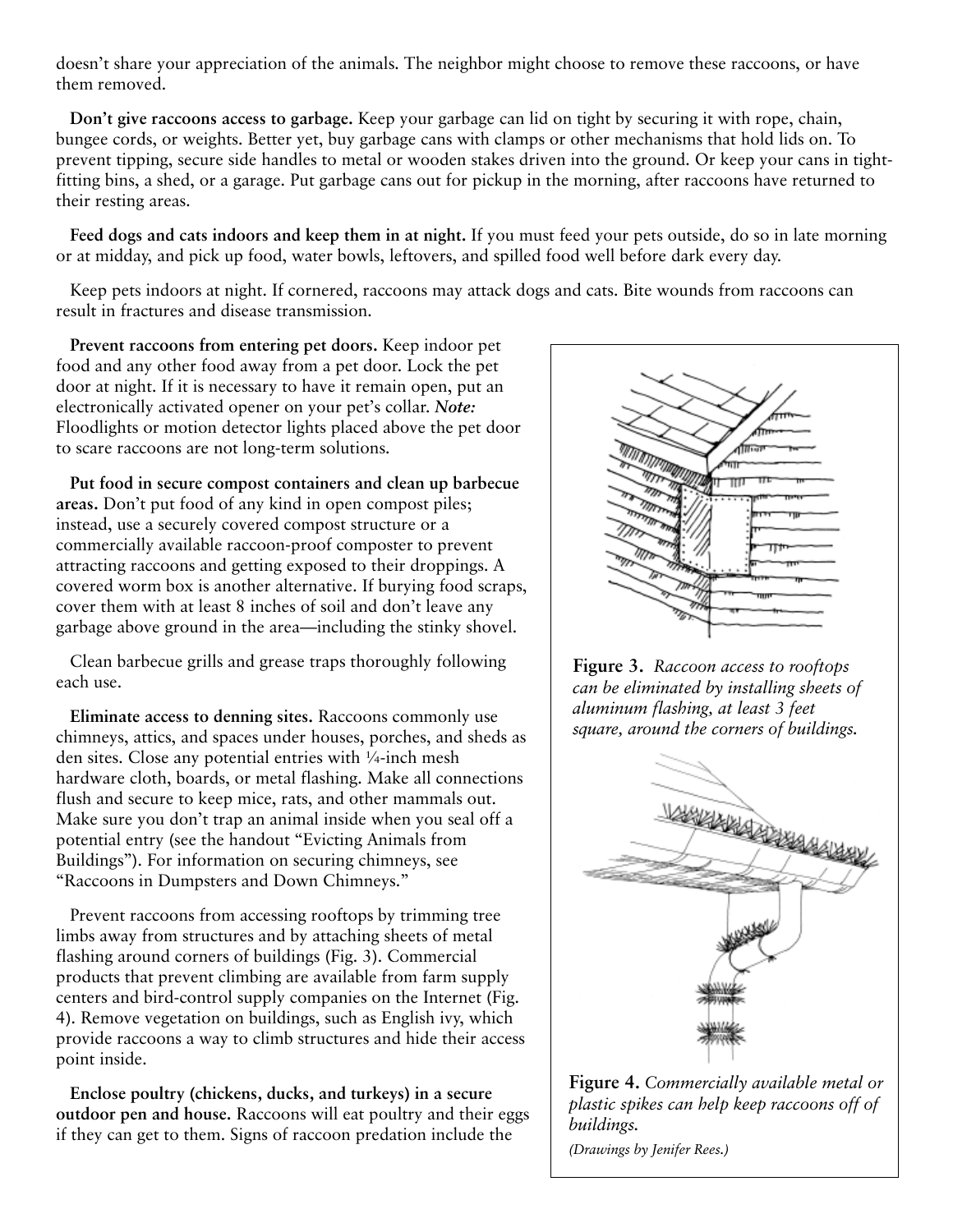birds' heads bitten off and left some distance away, only the bird's crop being eaten, stuck birds pulled half-way through a fence, and nests in severe disarray. *Note:* Other killers of poultry include coyotes, foxes, skunks, feral cats, dogs, bobcats, opossums, weasels, eagles, hawks, owls, other poultry, and disease.

If a dead bird is found with no apparent injuries, skinning it may determine what killed it. If the carcass is patterned by red spots where pointed teeth have bruised the flesh but not broken the skin, the bird was probably "played with" by one or more dogs until it died.

### **Raccoons in Dumpsters and Down Chimneys**

Raccoons are enticed by the food smells in dumpsters. When the lids are open they climb in and can't climb the slippery sides to get out. To help them escape, put a strong branch or board in the dumpster for the raccoons to climb out on.

If your disposal company leaves dumpster lids open, install a sign telling employees that it's vital to keep the lid closed so animals don't get trapped inside. Consider installing a totally enclosed trash-compacting dumpster. The trash is deposited in the front and regularly compacted.

In spring and summer, a female raccoon may be enticed into the dark, quiet, and secure environment of your chimney for a nesting place.

If you hear a large animal on the roof, or growls and whines coming from the chimney at night, there is probably a raccoon family inside. Using a powerful flashlight during the day, look for a raccoon down the chimney. (If spider webs are strung across the inside, you can be reasonably sure that no animal is using the chimney.)

The easiest solution to removing raccoons from a chimney is to wait for them to move on their own. After eight to ten weeks the female and young will leave and not return.

If raccoons need to be evicted, do not smoke them out and do not pour anything, including naphtha flakes or mothballs, down the chimney. Adult raccoons can easily climb out of a chimney, but the babies can't. The concentrated vapors can also damage the infant raccoons' mucous membranes and make an adult raccoon extremely agitated while attempting to flee from the vapors.

Instead, harass the adult female using the following methods until being there is no longer worth her effort. She will move her young to an alternate den, one by one, holding them by the back of the neck in her mouth. *Note:* Any time you try to evict any mother animal, there is a chance that she may leave some or all of the babies behind.

To encourage the female raccoon to leave:

1. Keep the chimney damper closed and put a loud radio tuned to a talk station in the fireplace.

2.With a short broomstick, pole, or board, bang on the underside of the damper as frequently as possible.

3.Wearing gloves, sprinkle coyote urine, or raccoon eviction fluid (available from farm supply centers, hunting stores, and the Internet) on a rag and wedge it in above the damper. If none of these natural repellents are available, place a bowl containing a cup of ammonia on a footstool just under the damper. If needed, open the damper 1/8-inch. Most dampers are not airtight. Keep what deterrents you can in place 24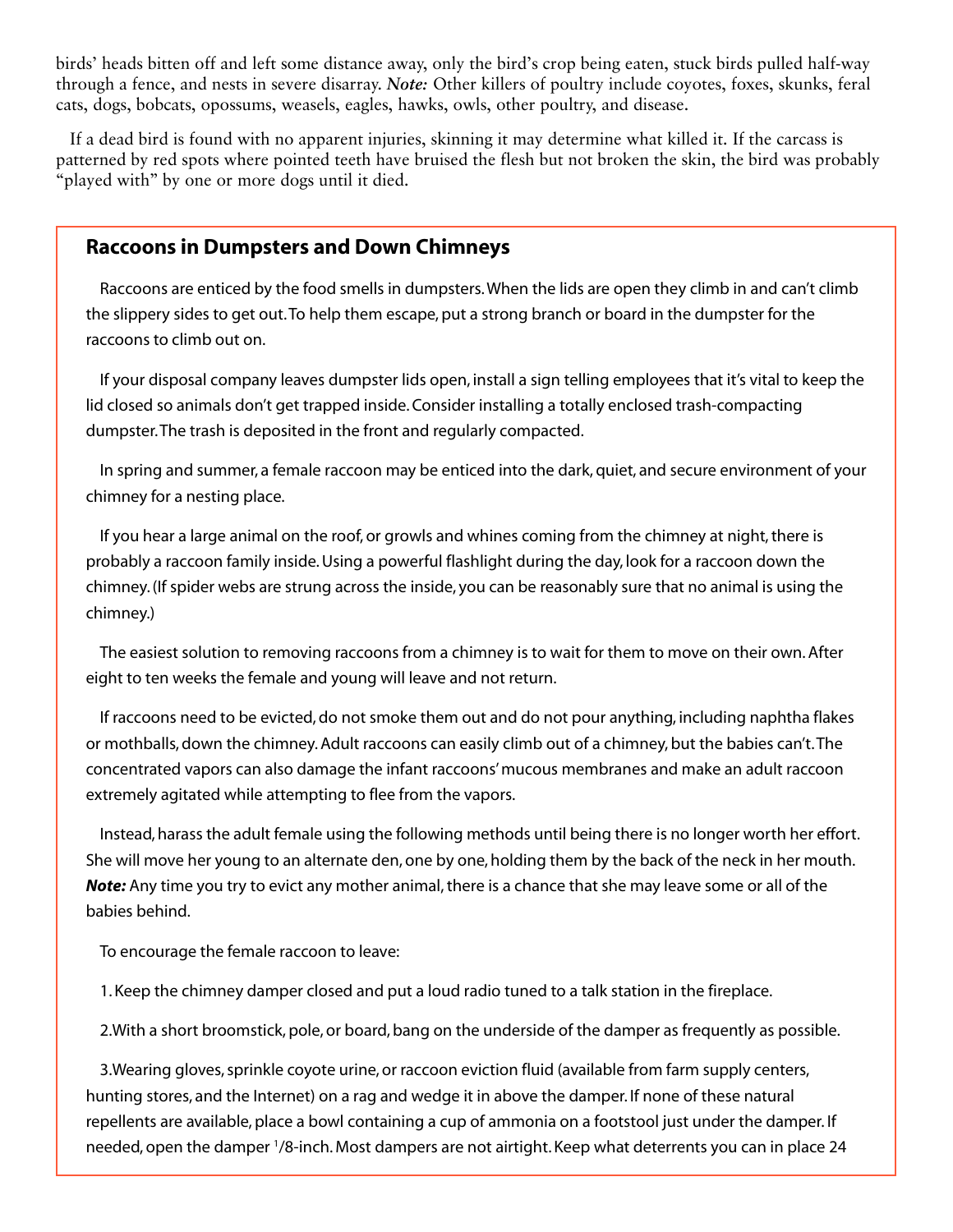hours a day during a period of mild weather, and give the raccoons two to three nights to move out. On the night of departure there may be a lot of racket caused by the female raccoon's frequent climbing up and down the chimney as she retrieves her young.

In urban areas, harassment techniques may not work owing to raccoons' familiarity with humans. In such cases, call a wildlife damage control company and have them assess the situation (call your WDFW Regional Widllife Office for a list of Wildlife Damage Control Companies).

To make sure the eviction process was successful, shine a powerful flashlight down the chimney during the day and look for raccoons. Tap the chimney with a hard object and listen for any sounds of movement. If a young raccoon is left behind, it may be that the mother has abandoned it. In



**Figure 5**. *A commercially available chimney cap will prevent raccoons and other small animals from entering the chimney. (Drawing by Jenifer Rees.)*

these rare cases it is best to hire a wildlife damage control company to remove the animal.

Once the raccoons are gone, promptly call a professional chimney sweep to remove any debris and to install a commercially designed and engineered chimney cap (homemade caps are often unsafe and may be a fire hazard). You can still have fires in your fireplace; however, the "cap" will keep raccoons and other wildlife out (Fig. 5).

To prevent raccoons and other animals from accessing birds in their night roosts, equip poultry houses with well-fitted doors and secure locking mechanisms. A raccoon's dexterous paws make it possible for it to open various types of fasteners, latches, and containers.

To prevent raccoons and other animals from accessing poultry during the day, completely enclose outdoor pens with 1-inch chicken wire placed over a sturdy wooden framework. Overlap and securely wire all seams on top to prevent raccoons from forcing their way in by using their weight and claws. To prevent raccoons from reaching in at ground level, surround the bottom 18 inches of the pen with smaller-mesh wire.

See Figures 3, 4, 6 for examples of how to prevent raccoons from climbing enclosures.

**Fence orchards and vegetable gardens.** Raccoons can easily climb wood or wire fences, or bypass them by using overhanging limbs of trees or shrubs. See Figures 6 and 8 for examples of ways to prevent raccoons from climbing fences and accessing crops at ground level. Wire fences will need to have a mesh size that is no wider than 3 inches to keep young raccoons out.

**Protect fruit trees, bird feeders, and nest boxes.** To prevent raccoons from climbing fruit trees, poles, and other vertical structures, install a metal or heavy plastic barrier (Fig. 7). Twenty-four-inch long aluminum or galvanized vent-pipe, available at most hardware stores, can serve as a premade barrier around a narrow support. *Note:* Raccoons will attempt to use surrounding trees or structures as an avenue to access the area above the barrier.

Alternatively, a funnel-shaped piece of aluminum flashing can be fitted around the tree or other vertical structure. The outside edge of the flared metal should be a minimum of 18 inches away from the support. Cut the material with tin snips and file down any sharp edges.

Regularly pick up fallen birdseed and fruit to prevent attracting raccoons.

**Discourage raccoons from disturbing pond plants and other aquatic life.** Raccoons are attracted to ponds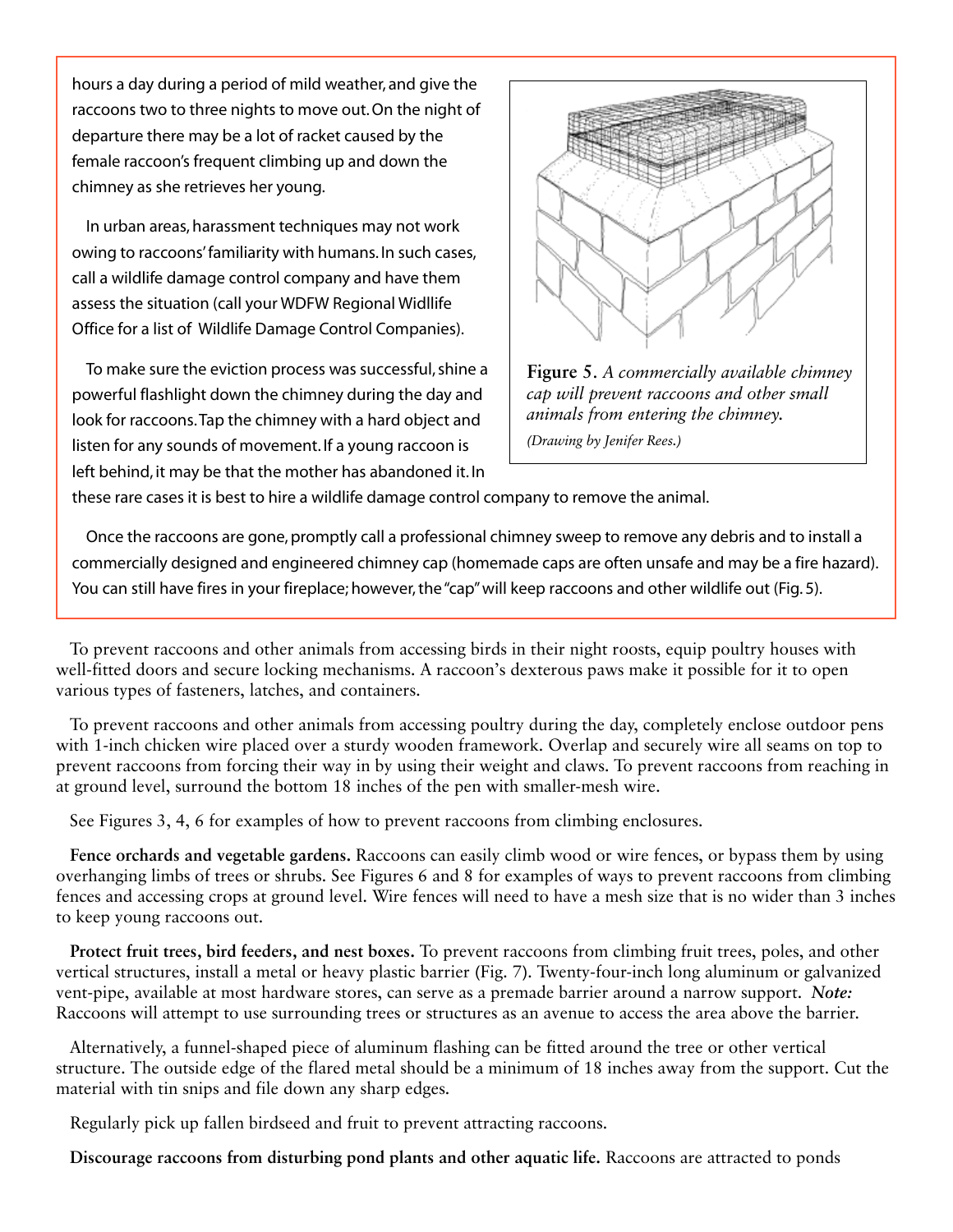because they associate them with a food source. While a motion-activated light or sprinkler, or your shouting may scare off a raccoon, this is usually temporary. A raccoon, especially an urban raccoon, may run away the first night, walk away the second night, but, if there's no additional deterrent, by the third or fourth night the animal will be back with the light shining brightly or the sprinkler sprinkling strongly.

Always give fish a safe place to hide by constructing hiding places on the bottom of the pond. Use cinder blocks, ceramic drain tile, wire baskets, or upsidedown plastic crates held in place with heavy rocks.

To prevent raccoons from disturbing aquatic plants in containers, use containers that are too heavy or wide for raccoons to overturn. Securing chicken wire over the top of the containers will prevent raccoons from disturbing the soil inside.

Although it's awkward looking, small ponds can be completely covered with a barrier that can be left on permanently or removed daily. Since raccoons are most active after dark, be sure the pond is covered at night. Examples of barriers include one-inch mesh chicken wire laid over the surface and held in place with stakes—raccoons will walk on the barrier and try



**Figure 6.** *Install two electrified wires, 12 and 18 inches above ground and onto existing fence posts, poultry pen supports, and other structures, using the proper insulators. A single strand of wire may be sufficient, but two wires will provide added insurance against the animal making the climb. Run one or two electrified wires toward the top of the fence to prevent bobcats and other species from jumping the lower hot wires and making the climb. (Drawing by Jenifer Rees.)*

and go under it. (While black bird-netting is less conspicuous, raccoons and other animals can easily get entangled in it.) A wooden or PVC pipe frame covered with wire mesh can also be built to cover the pond. Maneuvering over pond plants with any of the above can be difficult.

An alternative frame can be constructed from heavy plastic lattice available from home improvement centers.



**Figure 7.** *A raccoon guard can be secured around trees, pipes, posts, and other structures to keep raccoons from climbing. It can be made from a piece of aluminum flashing or sheet metal, held together with wire, nails, or screws, and painted to blend in.*

*(Drawing by Jenifer Rees.)*

Carefully cut the lattice so it fits in the pond; cut out pieces to accommodate any pond plants. Cover the lattice with bird netting (with the solid backing, animals are less likely to become entangled in the netting). The netting can be glued to the lattice using Shoe Goo®or other waterproof glue.

For larger ponds, stake 2-foot wide strips of chicken wire flat around the inside of the pond edge where raccoons are entering. (Cut the wire as needed to match the curvature of the pond.) Raccoons will have difficulty reaching over the wire, and will tend to not stand on it because of its instability. To camouflage and extend the life of the wire, spray it with dark-colored automobile undercoat paint or other rustproof paint.

Ponds with steep, 2-foot high side walls discourage raccoons from entering the water, but may be a safety hazard for small children and the elderly. These hazardous areas can be located away from paths and/or be heavily buffered with dense growths of tall marginal plants and shrubs.

Two electrified wires, 6 and 12 inches above ground and just back from the water's edge will deter raccoons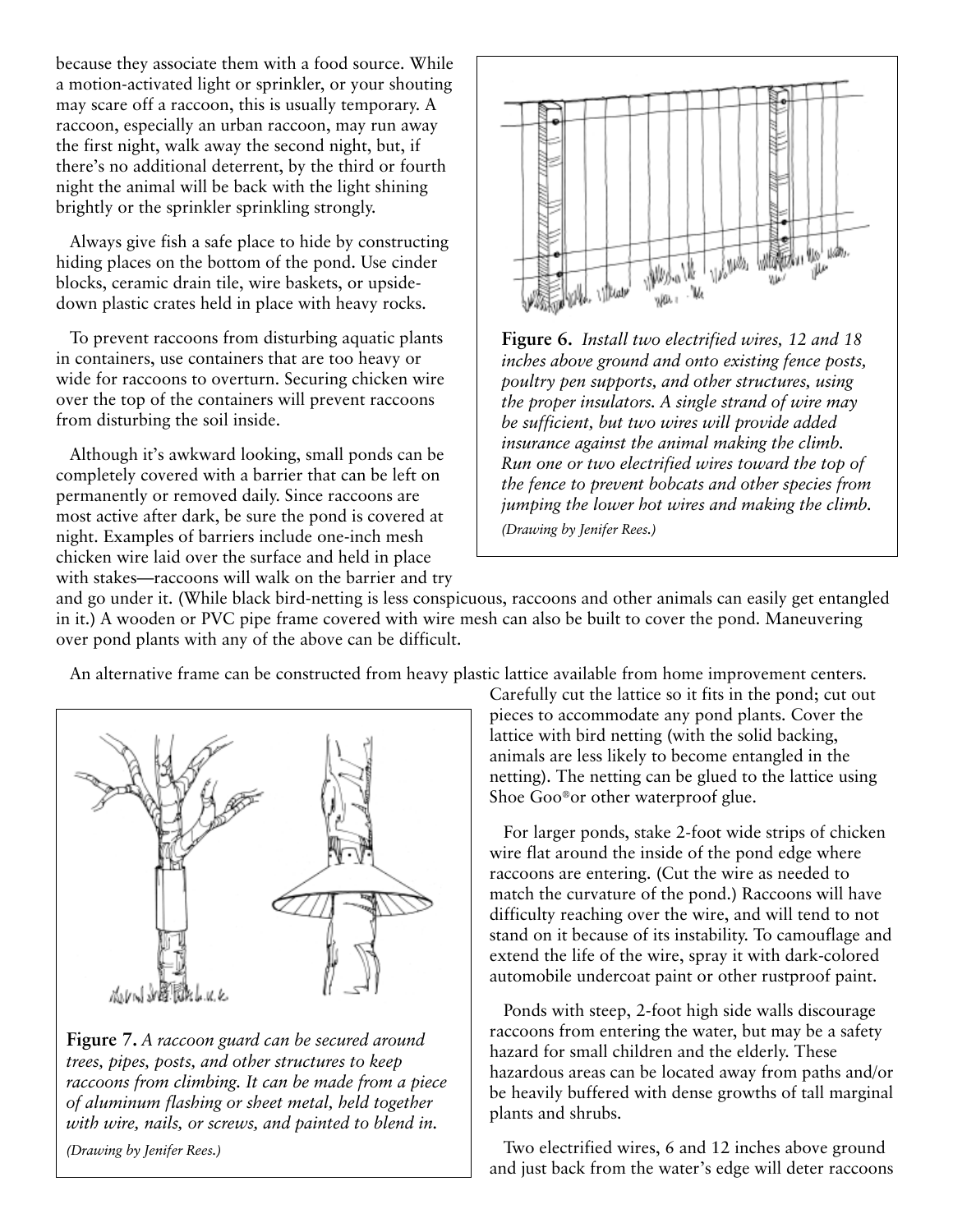(see "Preventing Conflicts" in the handout on Great Blue Herons for examples). A single strand of wire may be sufficient, but two wires will provide added insurance against the animal making the climb. The wires can be hooked up to a switch for discretionary use; when you want to work near the wire, turn the system off. Where the barrier presents a safety problem, attach signs, short pieces of white cloth, or other material on the wire for visibility.

**Prevent damage to lawns.** Because worms and grubs inhabit areas just under wellwatered sod, raccoons (and skunks) are attracted to these food sources. See "Prevent Damage to Lawns" in the handout on Skunks for ways to prevent conflicts.



**Figure 8.** *Install two electrified wires, 6 and 12 inches above ground around field crops and other areas needing protection. The fence can be hooked up to a switch for discretionary use; when you want to work near it, turn the system off. Where the fence presents a safety problem, install signs, short pieces of white cloth, or other material on the wire for visibility. (Drawing by Jenifer Rees.)*

### **Trapping Raccoons**

Trapping and relocating a raccoon several miles away seems an appealing method of resolving a conflict because it is perceived as giving the "problem animal" a second chance in a new home. Unfortunately, the reality of the situation is quite different. Raccoons typically try to return to their original territories, often getting hit by a car or killed by a predator in the process. If they remain in the new area, they may get into fights (oftentimes to the death) with resident raccoons for limited food, shelter, or nesting sites. Raccoons may also transmit diseases to rural populations that they have picked up from urban pets. Finally, if a place "in the wild" or an urban green space is perfect for raccoons, raccoons are probably already there. It isn't fair to the animals already living there to release another competitor into their home range.

Raccoons used to a particular food source, type of shelter, or human activity will seek out familiar situations and surroundings. People, organizations, or agencies that illegally move raccoons should be willing to assume liability for any damages or injuries caused by these animals. Precisely for these reasons, raccoons posing a threat to human and pet safety should not be relocated.

In many cases, moving raccoons will not solve the original problem because other raccoons will replace them and cause similar conflicts. Hence, it is more effective to make the site less attractive to raccoons than it is to routinely trap them.

Trapping also may not be legal in some urban areas; check with local authorities. Transporting animals without the proper permit is also unlawful in most cases (see "Legal Status"). See the handout on "Trapping Wildlife" for information on trapping raccoons.

### **Lethal Control**

Lethal control is a last resort and can never be justified without first applying the above-described nonlethal control techniques. Lethal control is rarely a long-term solution since other raccoons are likely to move in if food, water, or shelter remains available.

If all efforts to dissuade a problem raccoon fail, the animal may have to be trapped.

While shooting can be effective in eliminating a single raccoon, it is generally limited to rural situations. Shooting is considered too hazardous in more populated areas, even if legal.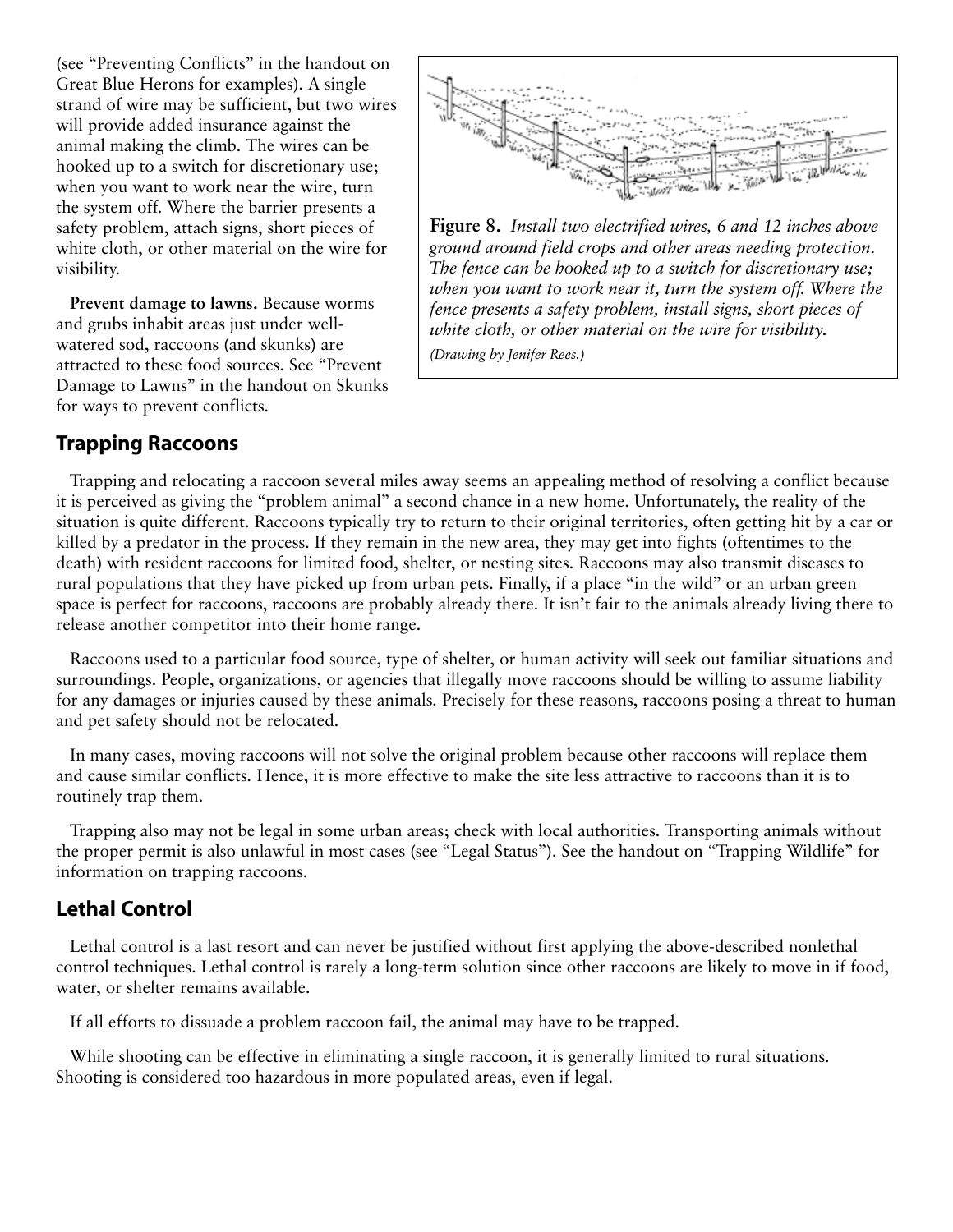# **Public Health Concerns**

A disease that contributes significantly to raccoon mortality is **canine distemper.** Canine distemper is also a common disease fatal to domestic dogs, foxes, coyotes, mink, otters, weasels, and skunks. It is caused by a virus and is spread most often when animals come in contact with the bodily secretions of animals infected with the disease. Gloves, cages, and other objects that have come in contact with infected animals can also contain the virus. The best prevention against canine distemper is to have your dogs vaccinated and kept away from raccoons.

Raccoons in Washington often have **roundworms** (like domestic dogs and cats do, but from a different worm). Raccoon roundworm does not usually cause a serious problem for raccoons. However, roundworm eggs shed in raccoon droppings can cause mild to serious illness in other animals and humans. Although rarely documented anywhere in the United States, raccoon roundworm can infect a person who accidentally ingests or inhales the parasite's eggs.

Prevention consists of never touching or inhaling raccoon droppings, using rubber gloves and a mask when cleaning areas (including traps) that have been occupied by raccoons, and keeping young children and pets away from areas where raccoons concentrate. (If washing raccoon droppings from a roof, watch where the liquid matter is going.) Routinely encourage or assist your children to wash their hands after playing outdoors. Unfortunately, raccoon roundworm eggs can remain alive in soil and other places for several months.

If a person is bitten or scratched by a raccoon, immediately scrub the wound with soap and water. Flush the wound liberally with tap water. In other parts of the United States raccoons can carry **rabies.** Contact your physician and the local health department immediately. If your pet is bitten, follow the same cleansing procedure and contact your veterinarian.

# **Legal Status**

Because legal status, trapping restrictions, and other information about raccoons change, contact your local wildlife office for updates.

The raccoon is classified as both a furbearer and a game animal (WAC 232-12-007). A hunting or trapping license is required to hunt or trap raccoons during an open season. A property owner or the owner's immediate family, employee, or tenant may kill or trap a raccoon on that property if it is damaging crops or domestic animals (RCW 77.36.030). In such cases, no permit is necessary for the use of live (cage) traps. However, a special trapping permit is required for the use of all traps other than live traps (RCW 77.15.192, 77.15.194; WAC 232- 12-142).

**It is unlawful to release wildlife anywhere within the state, other than on the property where it was legally trapped, without a permit to do so** (RCW 77.15.250; WAC 232-12-271). Except for bona fide public or private zoological parks, persons and entities are prohibited from importing raccoons into Washington State without a permit to do so (WAC 246-100-191).

# **Additional Information**

#### **Books**

Conover, Michael. *Resolving Human[-]Wildlife Conflicts: The Science of Wildlife Damage Management*. Boca Raton, FL: Lewis Publishers, 2002.

Hygnstrom, Scott E., et al. *Prevention and Control of Wildlife Damage*. Lincoln, NE: University of Nebraska-Lincoln, Institute of Agriculture and Natural Resources, 1994. (Available from: University of Nebraska Cooperative Extension, 202 Natural Resources Hall, Lincoln, NE 68583-0819; phone: 402-472-2188; also see Internet Sites below.)